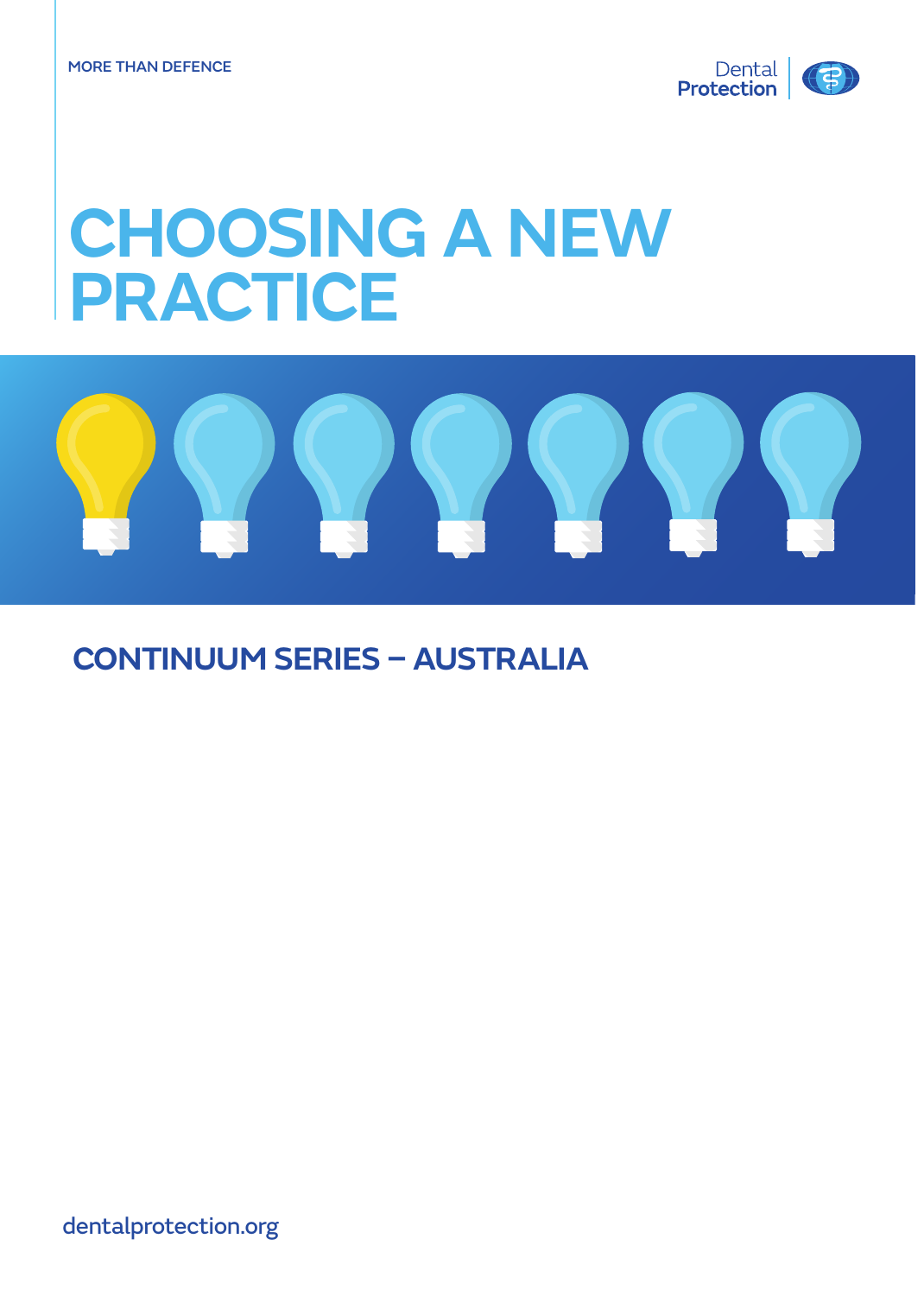# CHOOSING A NEW PRACTICE AUSTRALIA

## **CONTENTS**

An aide memoire for recently qualified dentists

- 1.0 Look and feel
- 2.0 Systems and equipment
- 3.0 Staff, colleagues and records

## **OVERVIEW**

DPL's **Continuum** series of Advice Booklets forms part of our commitment to assist and support members every step of the way from student to graduate, from the early years of professional life on to safely negotiating the many challenges that can arise at critical moments throughout a professional career, and helping them through to a happy and worry-free retirement (and beyond). In particular we aim to make members aware of the dentolegal pitfalls associated with all these critical moments, so that they are more able to cope with them at a personal level and to manage them safely and successfully in a professional sense.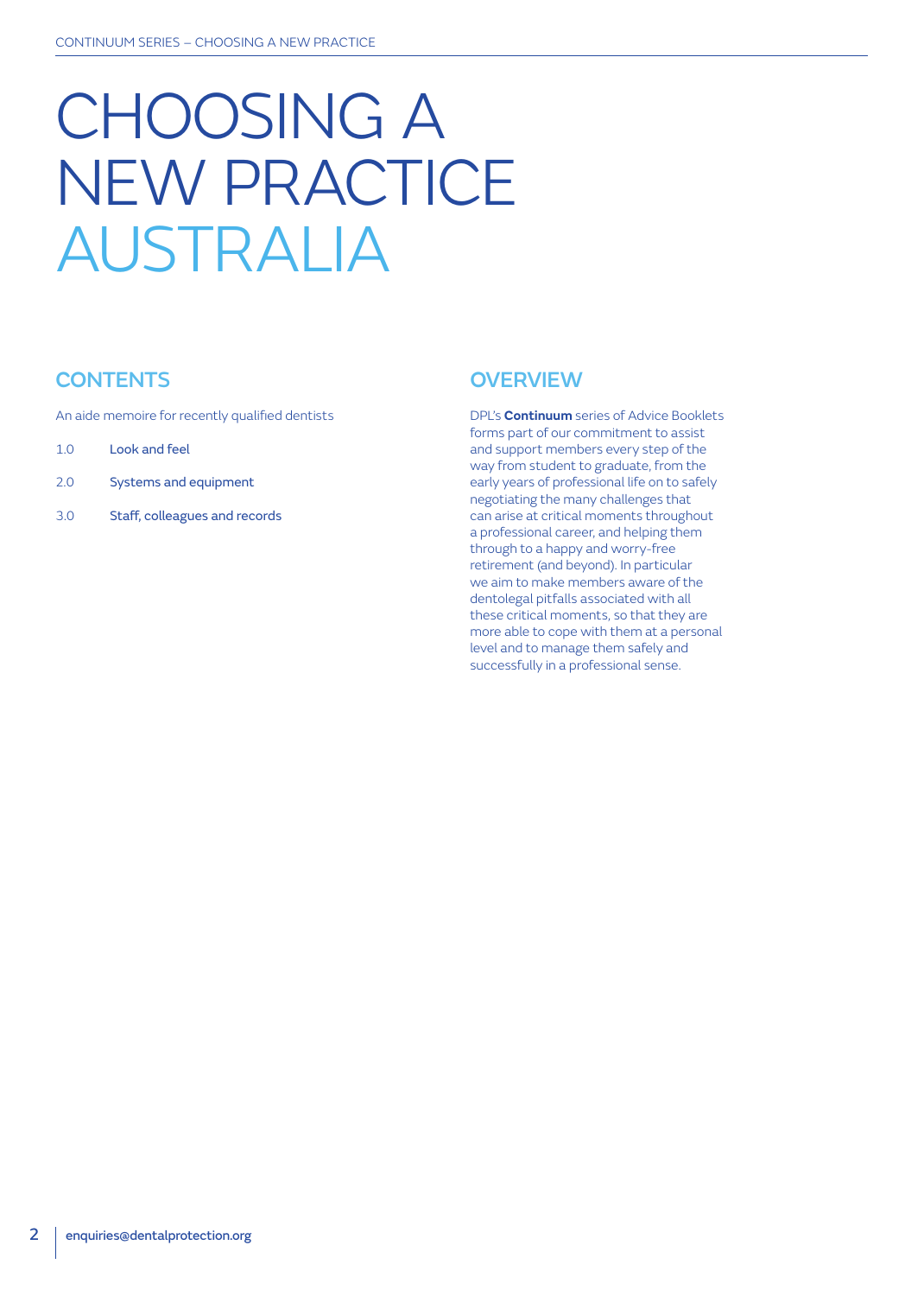## 1.00K AND FFFL

Looking for a new dental practice can be both exciting and liberating. A new job marks a significant moment in a dental career for most of us and we will want to be certain that we make the right choice.

## YOUR JOB

This series is intended to create an awareness of the sort of questions that a clinician might want to think about, ask and check out when thinking about moving to a new practice. Intentionally it provides no answers – that is where you come in.

## **STANDARDS**

We all have priorities in life but the environment in which we work and the people we work with must be right if we are to get any enjoyment from our professional lives. Dentistry, by its nature, involves interactions with diverse members of the public for whom we assume a degree of responsibility and in whose best interests we must act. Consequently, we need to find an environment in which we can meet (or even exceed) the standards of dentistry expected by our patients.

There are always tensions between the pressures experienced by practice owners and colleagues who come to work in their practices. But, you and your practice principal can avoid a lot of stress if you can first find agreement about clinical standards.

There are some very important areas to explore when you are looking at a practice and trying to decide whether it will be right for you. Some of these revolve around regulatory compliance. Registrants cannot blame their inability to meet AHPRA/The Dental Board's standards because of the limitations imposed by the environment in which they work.

## HEADS UP

The practice website will give you some impression of the owner's aspirations. Do you like what you see? An uncluttered and professional attention to detail in the way information is presented clearly and unambiguously will demonstrate that care is generally taken to communicate effectively with current and prospective patients.

- It will be easy to see the style of the practice. Does the website describe the sort of dental care that you would like to provide?
- Consider whether patients arriving at the practice are likely to have realistic expectations from their own visit to the website. If they arrive for their first appointment anticipating treatment that is inappropriate for them or, perhaps, beyond your current clinical experience, would you be confident that you will be able to build a good relationship of trust with your patients on that basis?
- Enter the practice's name into Google. Does anything come up that might prompt questions to ask at interview? Good reviews on Independent websites such as True Local are encouraging. On the other hand, adverse reviews are not always truly reflective of a dental practice and its team and you may wish to find out how they arose. Additionally, the prohibition of the use of testimonials for any regulated heath service may mean that you only see the negative comments, and not gain an accurate or full view of the practice or practitioners
- Is the practice accredited? While still a voluntary undertaking, the decision of a practice principal to become accredited perhaps indicates this practice is both professional and forward thinking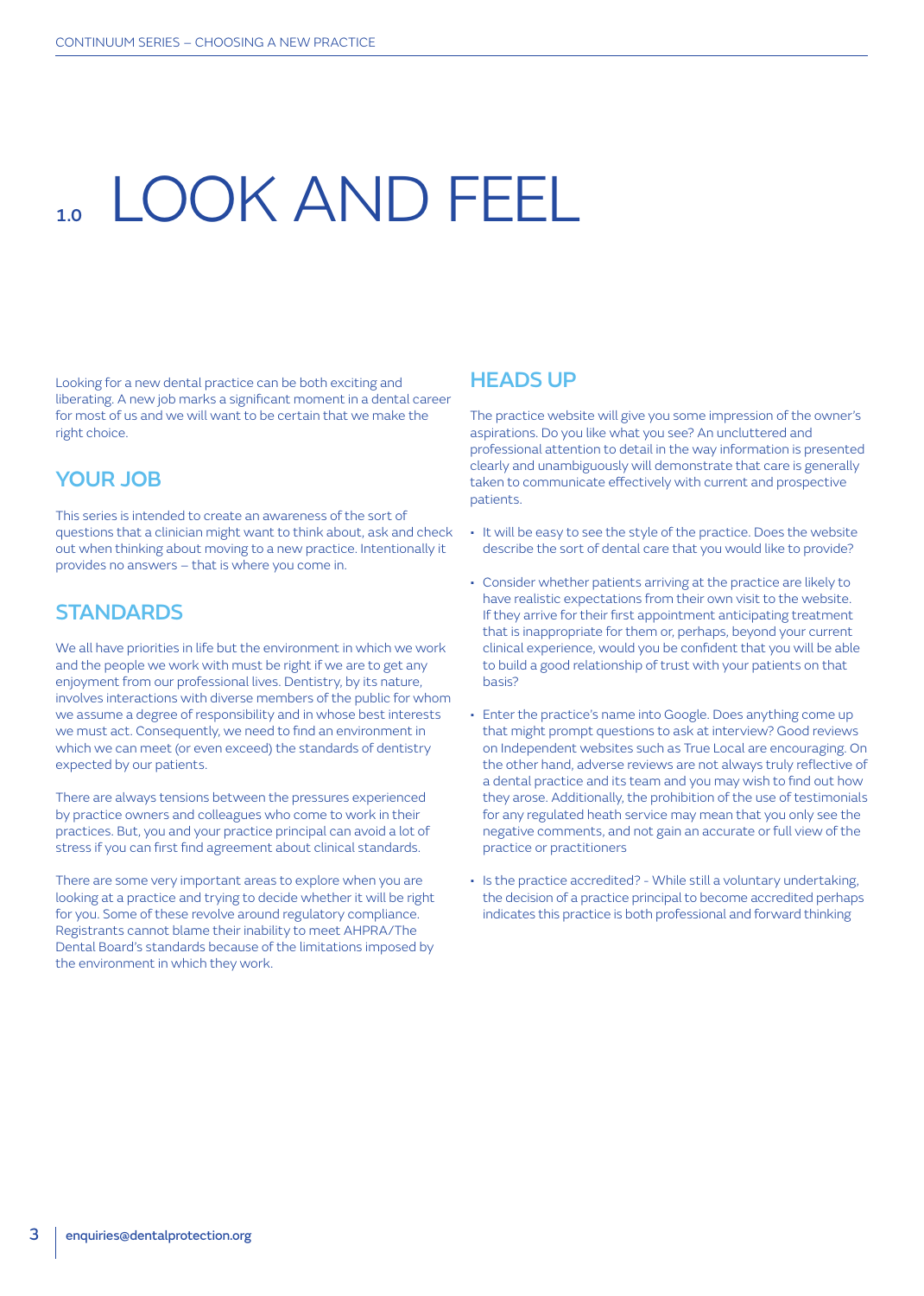## APPEARANCE

When you stand outside the building and consider the first impressions that a patient might have, do you like what you see? How does it feel? If you were a patient, what would you think?

A neat, professional looking aspect might reassure a prospective patient that their care would be provided in a proficient manner. Some people are put off by an ostentatious and over-commercial appearance and perhaps might expect the costs of their treatment to be beyond their ability to pay. On the other hand, some patients may be wary of a building which seems to provide a more formal approach.

Patients are likely to avoid a property that is poorly maintained, but if they do attend, it can be a short step to jump to the conclusion that the care they receive has also been substandard.

From a clinician's perspective, an unkempt appearance may reflect the owner's reluctance also to invest in the internal fabric of the practice and the clinical infrastructure required for delivering an appropriate quality of care to patients.

Obviously there is a balance to be considered. A state of the art exterior and swish 'front of house' does not necessarily mean that the dentistry provided is beyond reproach. Equally, a scruffy property does not definitely indicate that there is anything to worry about in terms of the standard of care. But it would be worth keeping in mind.

## SHARING

Does the practice share a building with other health providers? A dental surgery within a medical centre allows for easier communication with healthcare colleagues and also potentially provides a steady supply of new patients. Conversely, if the building is not owned by the dental contract holder, there may be questions to ask about maintenance and investment, even if the owners are in the healthcare business.

Does the practice share space with commercial operations or other services? Dental practices sharing a commercial space may be subject to access restrictions outside normal commercial opening hours. It may be prudent to investigate whether it is possible to remain in or gain access to the practice to see patients out of hours without problems. Consider whether you (and your patients) will feel safe around the practice after dark and after normal commercial hours.

## **LOCATION**

Where is the practice sited? Location is important because it affects not only the behaviour of patients but also your own social interactions and work/life balance.

Practices situated convenient to good and frequent transport links will benefit from having reliable access for patients. This means that appointment times can be made in a more flexible way and that the catchment of your patients will be broader. A main road position might favour passing customers.

A more isolated position means that the practice will rely on patients attending based on recommendation. On the other hand, the patient base may be centred on the local community, a situation that can generate loyalty and a sense of belonging.

Your own preference to live in an urban or rural environment might not be critical if your personal transport arrangements are flexible. Walking or cycling to work is an attractive prospect and a long journey to and from work is potentially tiring. Some, however, prefer to live a distance from work and, indeed, a tolerable journey can give some opportunity to wind down at the end of a long day. Perhaps more interesting is the importance of being able to park easily and cheaply at or near the practice, or the option of travelling by public transport.

## PROFESSIONAL SUPPORT

It is useful to have the option to refer patients for specialist health services (dental and medical). So that patients might willingly accept your recommendations for referral, the services you suggest must be accessible for them, however the sheer size of Australia often means that patients are willing to travel vast distances to see the 'right' person

It will also be important for you to be able to meet colleagues for networking and CPD. How close are professional meeting places? Getting involved with a local ADA Section, or study clubs can be very useful in building contacts and seeking peer review or advice.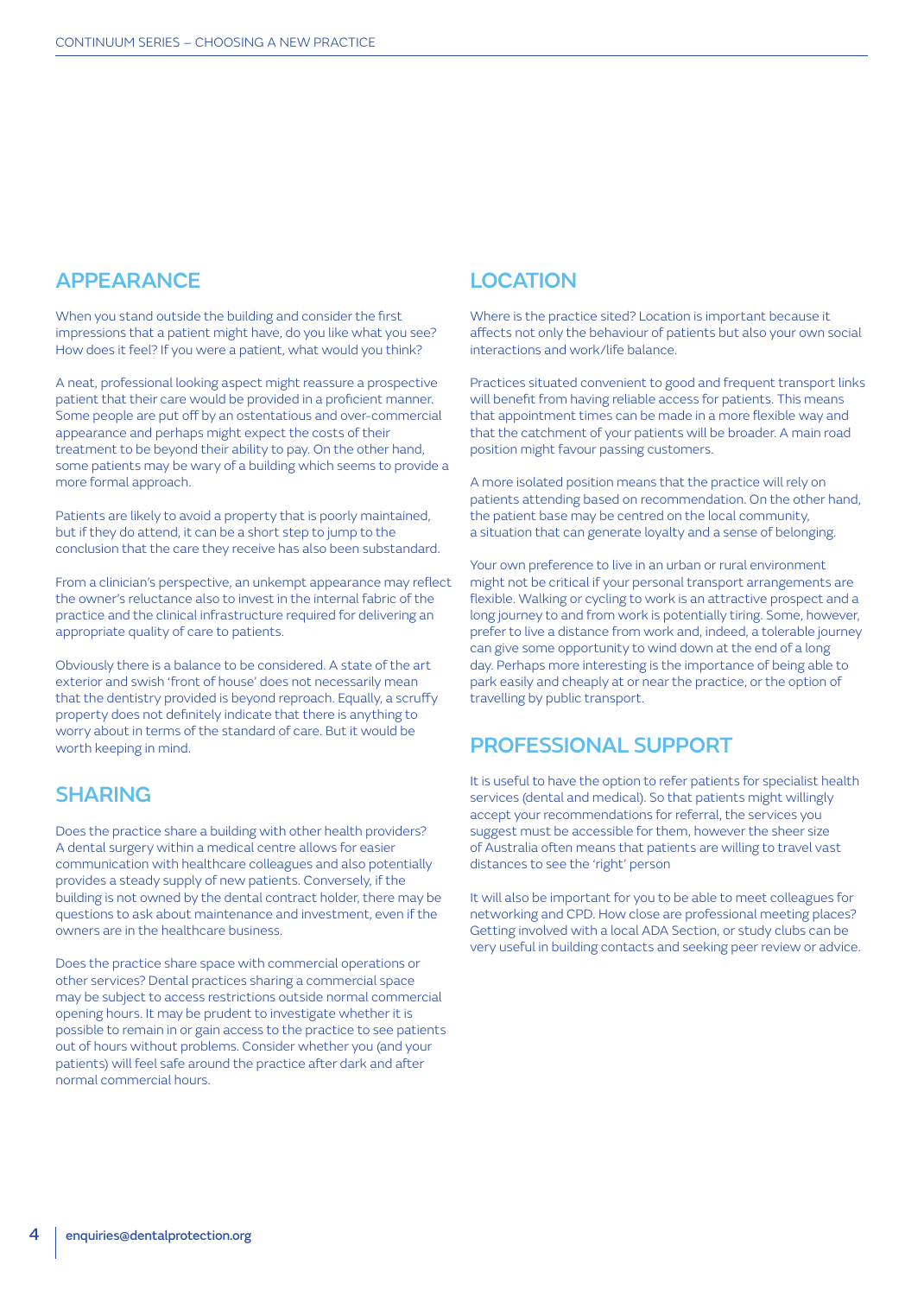## FIRST IMPRESSIONS

Your own intuition will tell you a lot in the first ten seconds! If your interview is out of normal treatment hours, it might be helpful to arrange a further observation visit during working time.

#### Arriving for interview

It's natural to be nervous when you go to a practice for the first time. Patients will be anxious (for different reasons!) in similar circumstances so you might obtain some idea of the sort of welcome they will receive.

- Who greets you and how?
- Are you put at ease?
- What is going on?
- Where do you wait?

Normally, you would be in your surgery as your patients arrive for treatment so this will give insight into the part of the patient's journey you would not commonly experience. You will want to be reassured that, by the time the patient has reached you, their experience has been positive and that they are already confident in the services of the practice as a whole.

#### The dental team

Although younger patients may not be quite so concerned about a professional, smart and tidy appearance, older members of the community will be reassured by attention to detail in that direction.

We know from research, for example, that many patients prefer not to be addressed by their first names until they are reassured by the professionalism of the relationship. A professional approach does not mean it has to be over-formal or unfriendly, though. Do you see any evidence that the team is sensitive to the cultural and generational expectations of its customers?

#### The reception area

This is where patients' first impressions are created. You should feel that you are seeing a professional but friendly organisation. Is the area welcoming or austere? Is it disability friendly? Is the waiting room comfortable, clean, tidy and safe for children? Is the telephone answered quickly and courteously? How are patients called into the surgery? Will that meet their individual and personal expectations of respect and dignity?

#### **Confidentiality**

What indication is there that the practice understands its ethical and regulatory requirements on this subject? As a registered practitioner, you will be personally accountable for the confidentiality of your patients' sensitive personal data and responsible for compliance with the Privacy legislation . Can you be confident that records are properly stored? Are computer monitors placed so that patients cannot see other's data? Is any sensitive information being openly discussed? How are telephone calls handled?

#### **Posters**

Reception areas and waiting rooms provide an opportunity to display patient information.. The way in which this is done provides an indication of the style of the practice. Information 'posters' can be friendly but firm in the way they offer explanations about practice policies. They can also be stern and deliver strict messages and indicate inflexible rules. It might be predicted that the former will be viewed by patients in a more favourable way. Does the information displayed meet the requirements of the AHPRA guidelines for advertising of regulated health services?

dentalboard.gov.au/Codes-Guidelines/Policies-Codes-Guidelines/Guidelines-for-advertising-regulated-health-services. aspx

Is there a practice information leaflet? Patients should be able to take this away. What do you think of it? Does it reflect the practice properly and does it fulfil its legal information requirements?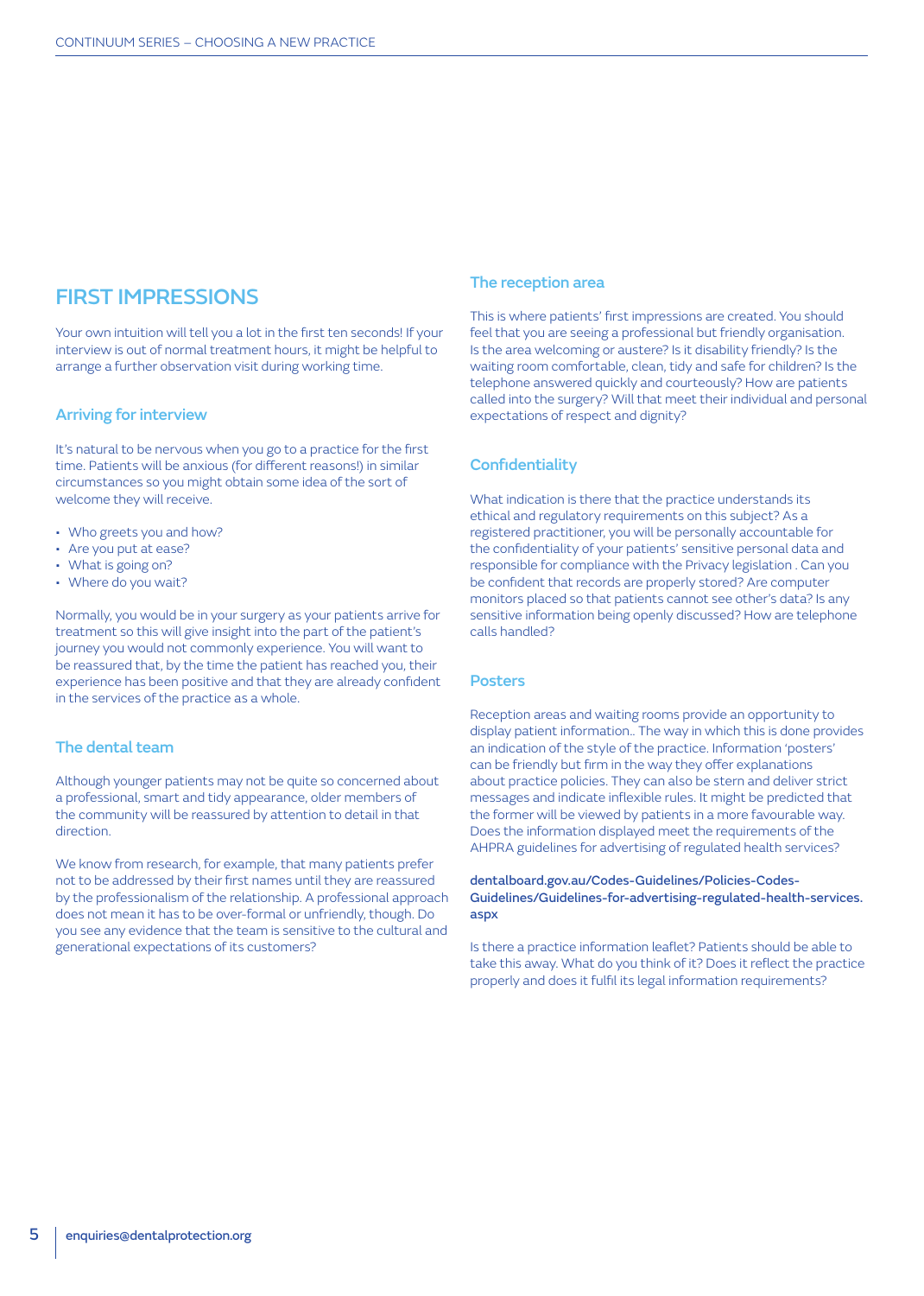#### Expectation

You must be confident that you would be able to meet the expectations that patients will form from their own first impressions when they subsequently attend the practice for treatment. A series of complaints from disappointed patients, particularly where significant charges have been paid, is debilitating and confidence challenging. On the other hand, a practice where you are able to continue to build a solid base of clinical and communication skills, actively supported by an experienced team, is immensely helpful in developing your future career.

#### Private space

Clinical days are long and tiring and all team members need to have the opportunity to rest, eat, socialise and change clothes if required. Is there access to comfortable private space for all staff members away from public areas?

Here is a brief list of facilities you might like to look for. Some of them are more important than others – consider how the practice achieves the balance of work and other activities during the day:

- Is the staff area private?
- Are there changing facilities?
- Is there somewhere away from public and clinical areas to eat?
- Is there secure storage for personal belongings?
- Are there facilities for making and storing refreshments?
- Is there a separate fridge for food?
- Is there enough space for practice meetings to be held?

#### Administration

Unfortunately, there is paperwork to do in dentistry and, clearly, much of this can be completed in the surgery when you are not booked to treat patients. Often, however, the time that you have available to do that coincides with the most suitable time for other members of the dental team to service the surgery. If you would prefer to be undisturbed when doing this administration, is there space away from the surgery that would allow you to do so? Reviewing cases, writing referrals and treatment plan letters, making confidential telephone calls are best done in a quiet working environment.

The switchboard at DPL receives an elevated number of calls from dental members between 13.00 and 14.00 and again at 16.30 as clinical sessions come to an end. If you want to optimise your chances of being put straight through to one of our dentolegal advisers, try to avoid those peak times or leave your number for a timed call-back. But whatever time you choose to call us, you will want some privacy.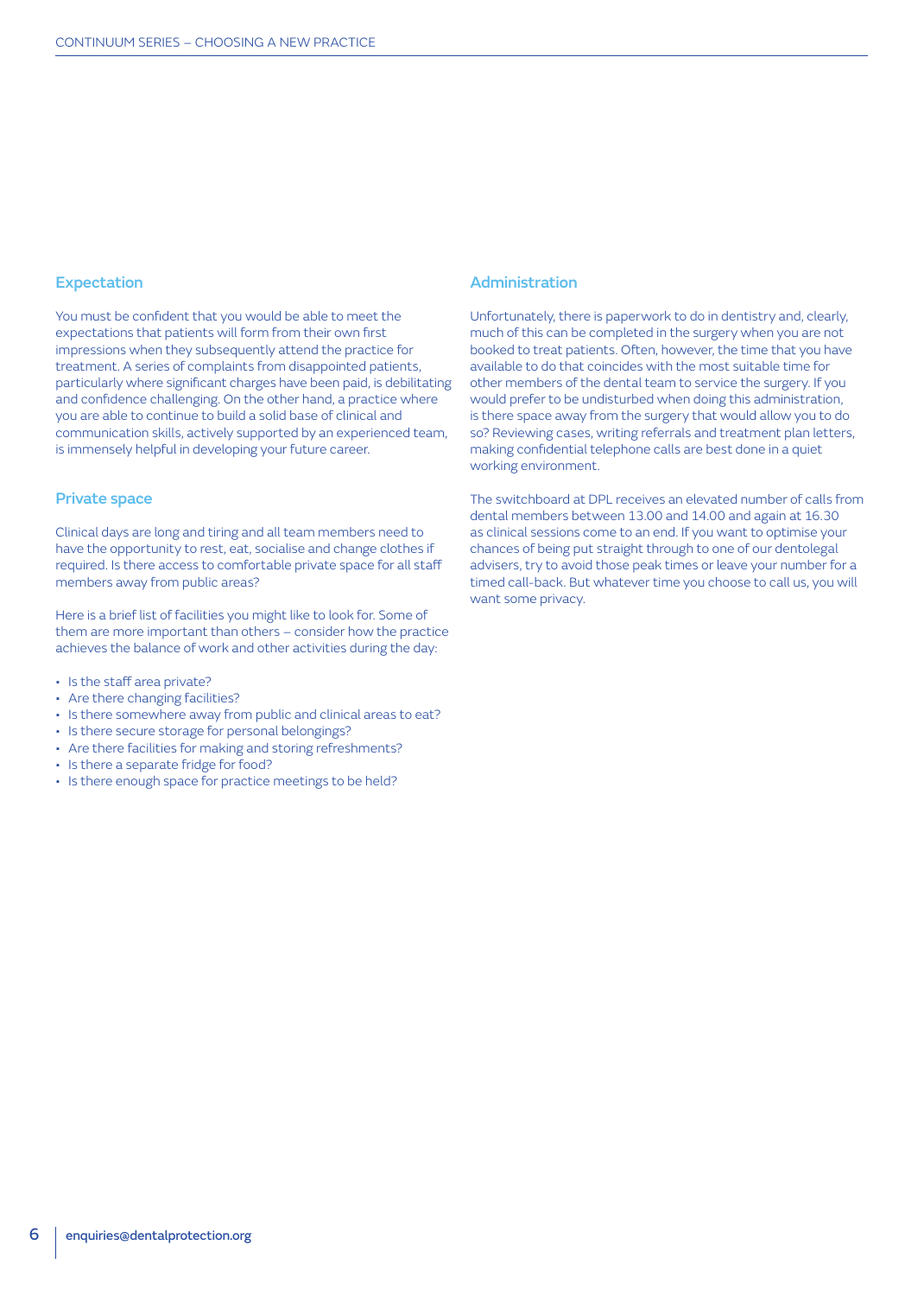# 2.0 SYSTEMS AND EQUIPMENT

## **REGULATION**

When you visit a new potential practice, take a moment to consider whether it seems likely that they are compliant with the latest regulations. The internet is probably the easiest way to learn about individual AHPRA registrants with whom you are thinking of working as well as seeking the relevant AHPRA codes, guidelines policies and standards with which both the you as an individual registrant, and the practice are obligated to comply.

#### dentalboard.gov.au/Registration-Standards.aspx

If there is any likelihood that patients are being misled, for example, by descriptions involving or implying 'specialist' care, AHPRA would consider this a dishonest act. There would then be a risk of being found complicit in the deception.

Ask the practice manager, who should keep up to date records of all team members, for details of the team you may be joining. It is also useful to carry out your own research about personnel in the practice on the AHPRA website and to make personal inquiries if you are unsure.

#### Do all team members hold appropriate indemnity or insurance?

AHPRA requires all registrants to have arrangements that secure for the practitioner insurance against civil liability incurred by, or loss arising from, a claim that is made as a result of a negligent act, error or omission in the conduct of the practitioner.' (Professional indemnity insurance registration standard) You should be wary if the practice does not ask for evidence that you have your own arrangements in place.

## **SURGERIES**

It is essential that you should like the room where you will be working in. If you are happy in an environment, your stress levels will be reduced.

Do you like what you see or would there be things you might wish to be changed? Consider how you are most comfortable working. You will be spending many hours in that room. Does the design suit your pattern of working position? What sort of seating is available for you and your dental assistant? It is completely acceptable to try yours and to ask whether it can be changed if necessary.

The quality and maintenance of the equipment you use throughout the day will be critical to keeping stress levels manageable. Unreliable equipment that constantly needs attention disrupts your concentration; means patients are kept waiting or their treatment is postponed unnecessarily and reduces the confidence they have in you and the practice.

You are looking for evidence that the kit has been well-cared for and properly maintained. You may want to ask about arrangements for repairing faults – what sort of arrangements are in place for service engineers to attend and what sort of spare equipment is available.

 Radiography is an invaluable tool for the clinician, providing information that is impossible to obtain by clinical examination alone. Every radiograph, however, presents a radiation risk and any exposure of a patient to that risk must be offset against a reasonable clinical benefit.

No patient should be exposed to an unnecessary additional dose of radiation (and the associated risk) as part of a course of dental treatment, unless there is likely to be some benefit in terms of improved management for that patient. This means that the equipment and arrangements for taking radiographs must allow you to achieve the correct risk-benefit balance.

There are also requirements regulated by Australian Radiation Protection and Nuclear Safety Agency (ARPANSA) for which you will be personally accountable arpansa.gov.au/.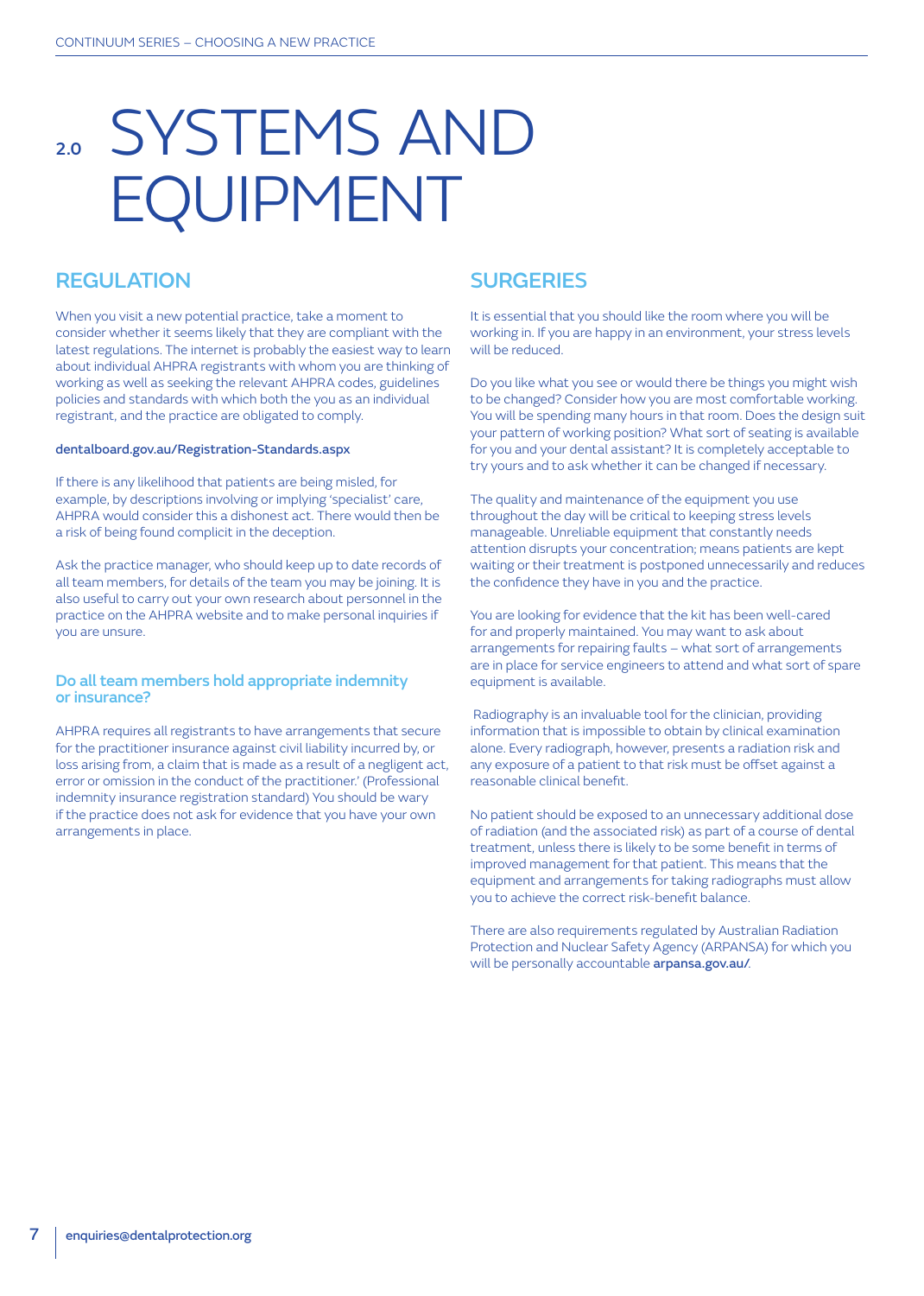Here are some questions that you may choose to consider:

#### Where are the x-ray machines?

- Are they compliant?
- Is the position practical?
- Does patient need to leave chair?
- Can the patient be actively monitored from a safe distance during x-ray exposure?
- Is the control panel sited out of reach of patients/children?

#### Is there an intra-oral machine in each surgery?

- Are radiographs taken in a dedicated room?
- Is it accessible?

#### Is a digital system available?

- Are images instantly available within surgery?
- How/where are they saved?
- Are they saved within patient records?
- Are there enough sensors of varying sizes?

#### If the radiography is film based?

- How are radiographs processed?
- How are the films filed?
- Are they readily accessible?
- Are they scanned into the patient's records.

## **PHOTOGRAPHY**

Photographic images provide an invaluable tool for the clinician and, of course, do not constitute a health risk. DPL encourages the use of photography in the dental record. Any unusual finding in the mouth is often best demonstrated by the use of diagrams or digital photography.

If photography is part of your record keeping process, it is extremely important that the necessary equipment produces reliably good images and is simple to use. The following questions might be worth exploring;

#### Is there a practice camera readily available?

- Does each surgery have easy access to the full kit?
- Are there intraoral cameras or DSLR kit? Which would you prefer?
- Is training available for unfamiliar equipment so that images are reliably good?
- Are mirrors and retractors available?
- How are images saved?

If you have and use your own kit, can images be saved in patient records?

- Are the dental assistants trained to take clinical photographs?
- Are they trained to add them to the patient records?

### INSTRUMENTS AND MATERIALS

Hand instruments, like general dental equipment and surgery design, are part of the everyday life of a clinician. Often, the type and number of instruments available are dictated by the practice owner. As a registered clinician, however, you are separately accountable to AHPRA and you still have your own duty of care to the patients you treat. You need to be assured that your patients will not be disadvantaged by the equipment with which you are going to be working.

AHPRA expects registrants to act in their patients' best interests and if there are certain instruments that you consider you need, it will be important for you to have ready access to them. It may be that the practice has a policy of standardising its kits of instruments to facilitate decontamination quality assurance programmes. Nevertheless, you may wish to find out if there is flexibility to personalise kits of instruments to fit with your own preferences.

### QUALITY OF INSTRUMENTS

Every dentist has a duty of care to the patient that includes ensuring all instruments and materials used in a patient's treatment are 'fit for purpose' and of a quality that allows treatment to be carried out safely and to an acceptable standard.

There are other areas of day-to-day practice that should be considered from the same perspective if you are to reduce your risk of being personally held to be negligent:

- Is a rubber dam kit/isolation material available?
- What is the approach to endodontic equipment does it fit with your own technique?
- Do you have an appropriate and reasonable choice of materials?
- Are there enough instruments/materials to ensure compliance with decontamination requirements?
- How is stock controlled and ordered?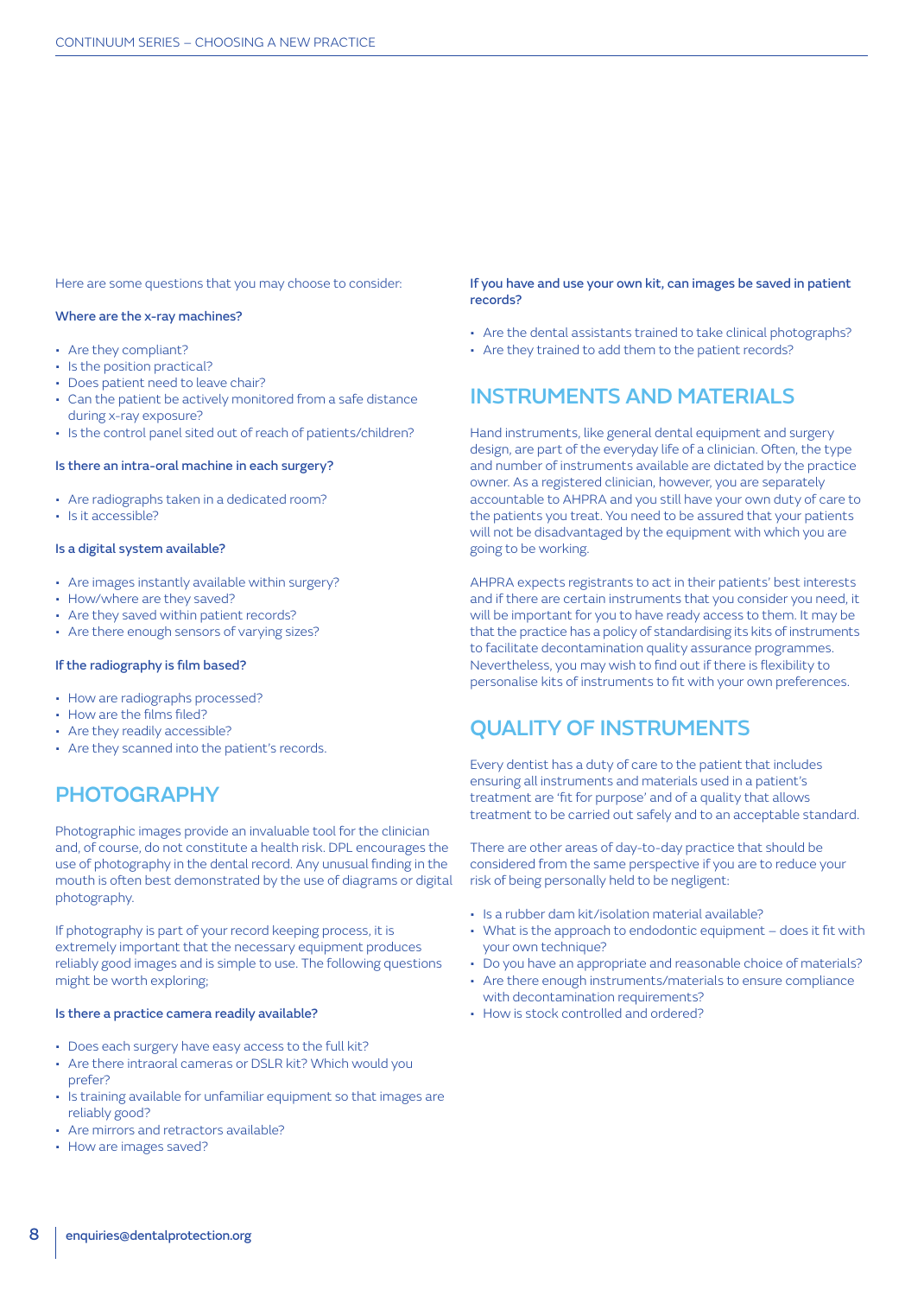## **DECONTAMINATION**

AHPRA requires that all registrants must follow the laws and regulations on decontamination, primarily set out in the Dental standard for infection control at all times. This means that unless you can assure yourself that the practice and its systems are capable of achieving compliance with the laws and regulations, you risk being accountable for any demonstrable failure to protect the patients' safety. Here are some issues to consider;

#### Is there a dedicated decontamination room?

- Is it regulation compliant?
- Is it staffed by a dedicated staff member? If your own dental assistant is constantly having to process instruments, you will find yourself without chair-side support for significant periods of time, itself a risk in terms of patient safety, record keeping, chaperonage and practical support.
- Is the decontamination area accessible?
- How are instruments transported, stored?

## ACCESS TO EMERGENCY DRUGS/OXYGEN

Training in handling medical emergencies is an expected CPD requirement of all health care professionals. In any event, you will want to be in a position of being properly supported by any member of the practice team if a medical emergency occurs with one of your patients or anywhere else in the practice. An inability to demonstrate this would leave you vulnerable to a charge of negligence in the event of an adverse outcome of a medical emergency.

- Is the emergency drugs kit, oxygen centrally accessible?
- Is it in date, reviewed, regularly checked
- Does the practice have a defibrillator? Have you been trained to use one?
- How is the team trained? How often?
- Has practice had real life emergency? How did it go?

## HANDLING COMPLAINTS

It is an expected element of our duty of care to a patient that we acknowledge a patients right to complain about us and respond in an appropriate and timely fashion.

You may want to find out that there is a complaints procedure in place at the practice that will assist you in meeting this expectation.

- Who is the complaints manager?
- Is complaints procedure up to date?
- Is it displayed in the waiting room?
- Can the practice demonstrate good complaints handling and learning from complaints?

We have published extensively on this subject dentalprotection.org/australia/publications-resources/dentaladvice-booklets/

### PATIENT FEEDBACK

Practices are encouraged to seek patient feedback on the service they receive and it makes good risk management sense to anticipate problems rather than having to react after the event. Any surveys carried out in-house may be enlightening.

- Is patient feedback collected and, if not, why not?
- Is it used? How is it used?

## **CPD**

You may wish to explore how the practice will support you in working through your personal development plan (PDP), whether anyone might be able and willing to act as a mentor and whether time away from the practice for CPD to enable you to meet your requirement to the Dental Board will be viewed positively.

#### How does the practice approach CPD?

- Is there a library of relevant standards/manuals accessible to everyone. Does the practice subscribe to any journals?
- Is practice team CPD arranged/facilitated?
- Is there a Practice Professional Development Plan (PPDP)?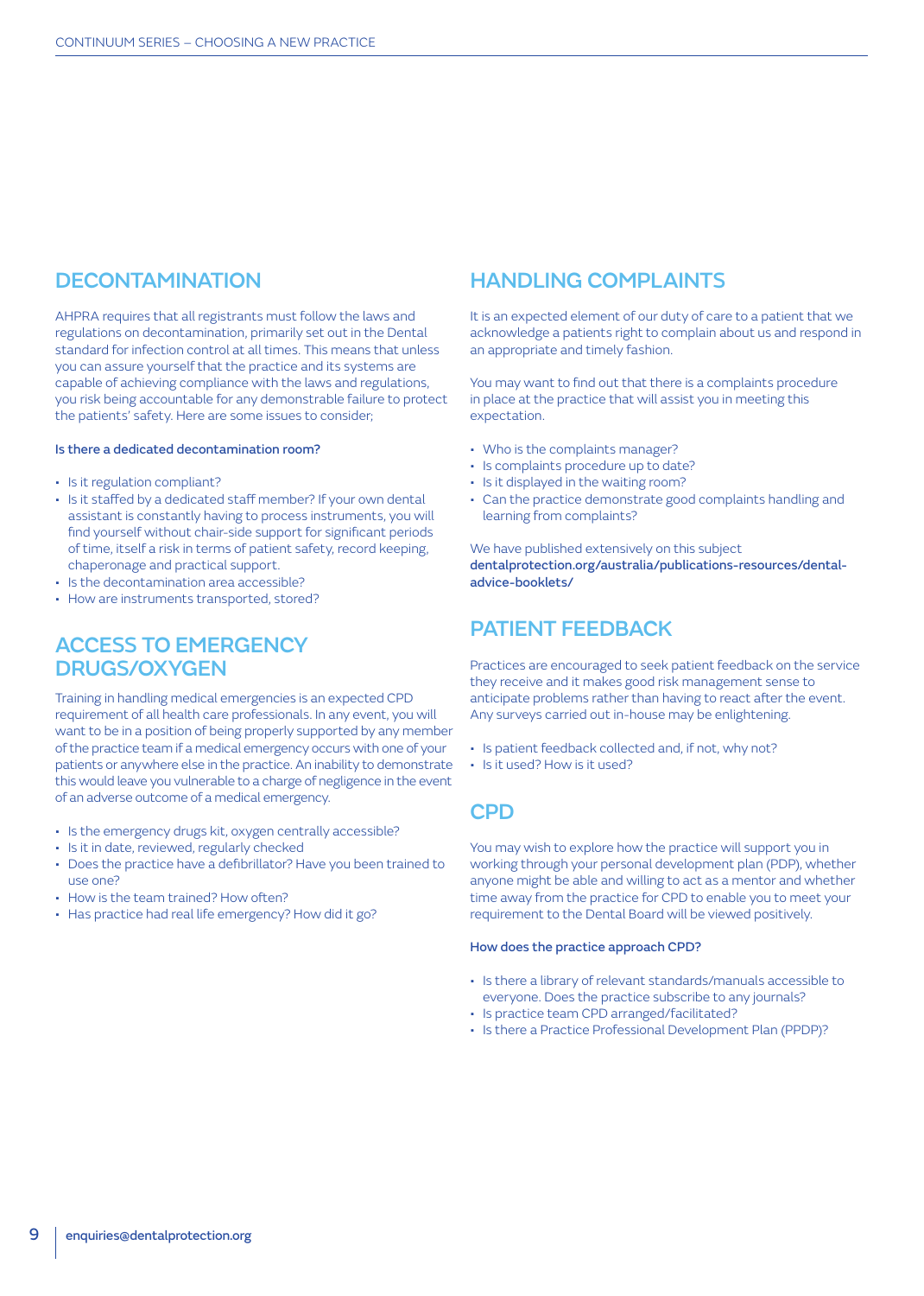## STAFF, COLLEAGUES AND RECORDS

## NURSING ARRANGEMENTS

Without doubt, dentistry is a team activity and successful professional relationships with your patients will be significantly dependent on having an excellent working relationship with your dental assistant. This will be built on mutual respect, professional commitment and trust. Indeed, trust will be one of the most significant factors in ensuring that you can enjoy your work and take care of your patients properly and in their best interests. A good working relationship with the dental assistant will significantly reduce the risks of things going wrong.

For example, although you still need to check the patient's record, your dental assistant can enter data and notes while you are examining and treating the patient. It is difficult for you to record accurately a conversation that you have leading to the patient giving consent for treatment but your dental assistant can make those notes for you during the discussion. It is then far more likely that, in the event of a challenge from the patient, you can demonstrate that you properly described the options available, the benefits and risks of each option and that valid consent was achieved.

#### See *'On the Record'* Dental Protection Ltd:

#### dentalprotection.org/UK/RiskManagement/ InteractiveDistanceLearning/

#### fgdp.org.uk/content/publications/clinical-examination-andrecord-keeping-good-pract.ashx.

Practices develop ways of working over a period of time often based on historic preferences and the personalities within the team. If you are thinking of joining them, it will be important to establish how much flexibility exists and to be sure that the arrangements will work well for you. Unnecessary stress can arise from, for example, uncertainty about cover for absence, dysfunctional relationships, unplanned rotation processes, lack of ownership of the integrity of decontamination, tidiness and stocking of surgeries. Here below are some questions to consider. The answers will have different weight of significance depending on your own personality, experience and preference.

- How will your relationship with the dental assistants work? How many dental assistants are there? What is the ratio to clinicians?
- Are all dental assistants qualified? How experienced are they? How long have they been with the practice?
- Do any dental assistants hold additional qualifications or had additional training? For example radiography or oral health education
- Who will be your dental assistant? Do you work with the same dental assistant all the time? Will your dental assistant be experienced? Will you (always) be expected to work with a trainee? Will you be responsible for training?
- Do the dental assistants assist with record keeping? To what extent?
- Does the practice have a policy of rotation? How does rotation of dental assistants/surgery work? Do you move surgery or does the dental assistant move? How is your dental assistant allocated to you? Who has overall responsibility for training dental assistants?
- What arrangements are in place for absences: Planned holiday cover, unplanned sicknesses. Are agency dental assistants ever used?
- If you have staff concerns, who would you discuss them with?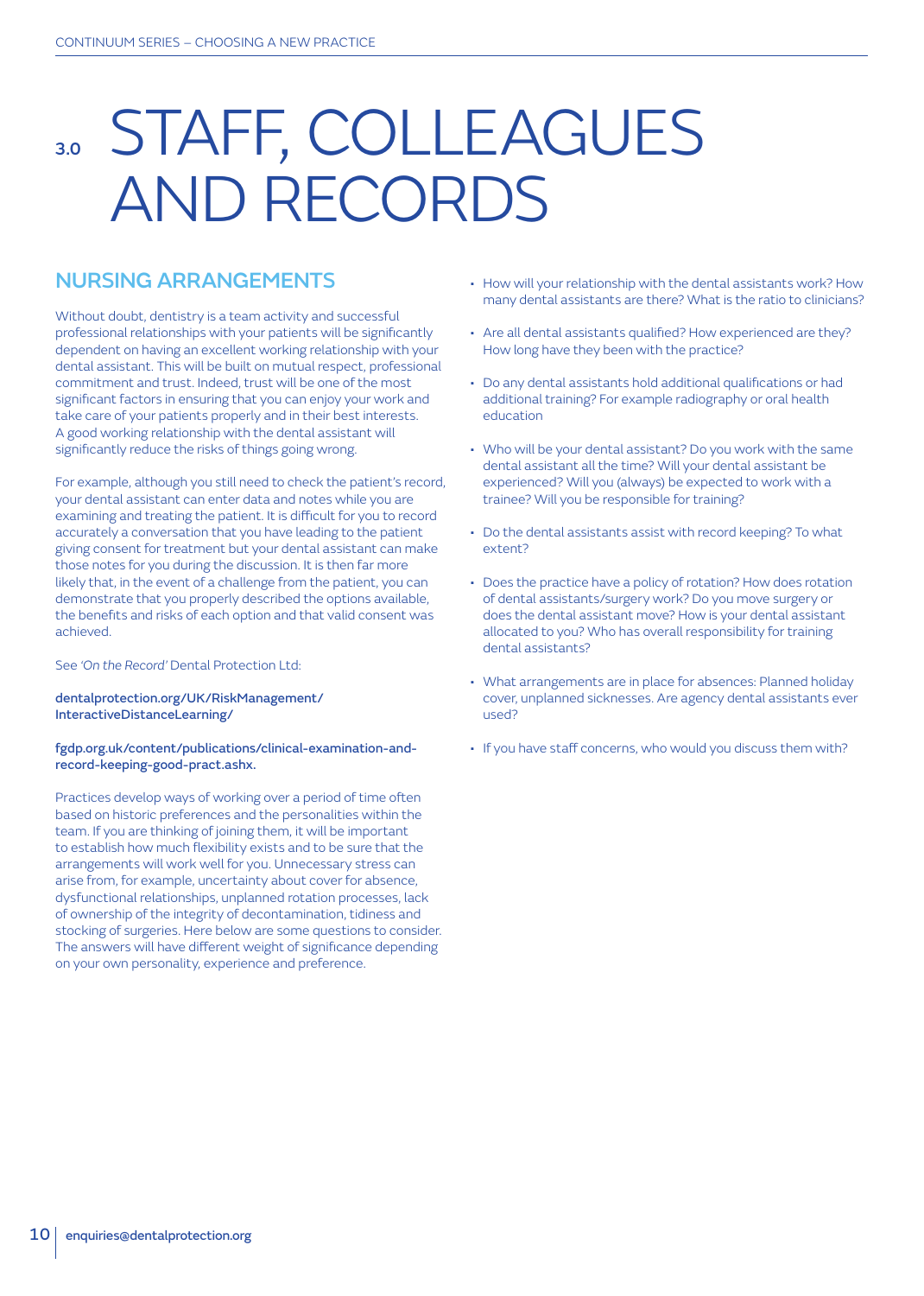## HYGIENISTS AND THERAPISTS

Patients are increasingly familiar with the concept of their care being delivered by several members of the dental team. If you are a dentist, and considering joining a practice where dental care professionals already play a significant role in clinical care, it will be important to know the basis on which their services are offered to patients.

#### Questions:

- Does the practice team already include hygienists and/or therapists?
- Do they work with a dental assistant?
- Will you work with a dental assistant?
- Where not working with a dental assistant, will there always be a registrant close by for support with chaperoning, medical emergencies, decontamination, record keeping?
- What is the system for communication/referral between members of the team?

## ADMINISTRATION

Increasingly, practices are managed by a person with the designated title of Practice Manager (PM). Such individuals are appointed to the role from a variety of career backgrounds. Someone with a dental background will understand the way dentistry is delivered and will not necessarily need the complex explanations of clinical issues if there are complaints from patients or internal clinical or governance issues. On the other hand, dentistry is delivered by small businesses with increasingly complex business requirements, so a professional manager has significant skills to offer. The important consideration is, however, that there is someone who commands the respect of the team and has the time and the skills to take responsibility for the running of the practice. This will be the person with whom you feel able to interact for assistance, support and action where appropriate.

#### Questions:

- Who manages the practice?
- Does someone have the job title of Practice Manager?
- Is it a dedicated full-time role?
- Is it a senior dental assistant carrying out practice manager role alongside clinical responsibilities?
- Does the PM have a background in dentistry?
- Has the PM been trained in general management, health management?
- What are their qualifications?

## RECORD SYSTEMS

Excellent record keeping is probably the most fundamental and essential of all risk management processes. In addition, dental professionals are required to make and keep accurate dental records of care provided to patientsIn keeping with the Dental guidelines on dental records, dentalboard.gov.au/Codes-Guidelines/Policies-Codes-Guidelines.aspx.

The systems that are used within the practice are therefore extremely important and there are some questions you can ask to explore so that you do not find yourself inadvertently or unknowingly breaching the law.

#### What system is used for record keeping and practice management?

- Is the practice fully computerised?
- Is it fully paper based?
- Does it run a combination of both systems?
- If a combination, is there flexibility for you to choose which to use?

#### Computerised practice

- Is training available for the software system?
- Is the security of the system compliant with Privacy legislation?
- Do practice policies support the security?
- What service agreement is held with the software provider?
- Is the information held offshore, and if so, have the Privacy Act requirements been met?
- What service agreement is held for hardware?
- What is the guaranteed time for restoration of the hardware following failure? How is the system backed up?
- How quickly could a back-up be restored?
- How up-to-date would it be?
- What fall-back system is in place for continuity of access to appointment book and patient records during 'down-time'?

#### **Probity**

- Who is responsible for completing claims forms or transmitting HICAPS claims?
- Are you empowered to meet your obligations to Medicare/ Department of Human Services if you intend to enter into an arrangement to utilise on of their schemes?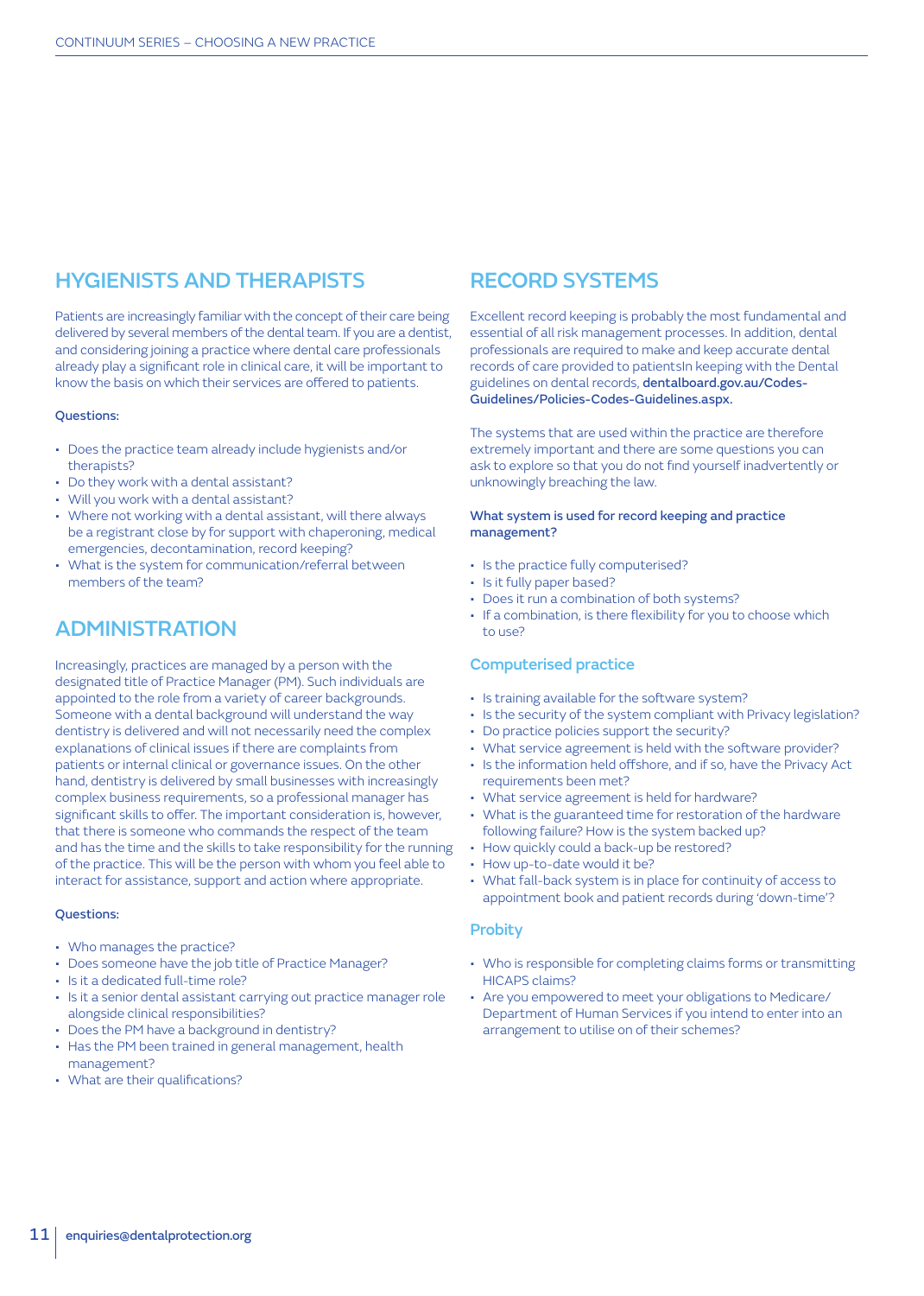## APPOINTMENT SCHEDULES

Regardless of the contract under which your patients accept care from you, you have a duty to put their interests first.. The Dental Board Code of conduct states that 'Practitioners have a duty to make the care of patients or clients their first concern and to practise safely and effectively'

This means that you also have a duty to make sure that your patients are given appointments that allow you sufficient time to carry out the care they need in their best interests. An ideal situation occurs when a practice has a flexible approach to appointment times and this will mean that you are able to have some control of your day list.

• Does the practice have a policy for allocating appointment times? Can you influence it and does it suit your way of working?

If you are building your experience in general practice dentistry, it will be useful for you to be able to see a wide range of patients. Clearly the diagnostic skills involved in managing emergency patients are extremely valuable to acquire but equally, being able to follow treatment plans through and follow patients up on a continuing care basis over a number of years is the ideal situations for both you and your patient. A mix of regular and new patients is a prudent direction to head for. Being able to build a good relationship with your patients' means that your discussions are consistently well informed, your records are comprehensive and useful, valid consent is more easily achieved and complaints are significantly reduced.

#### Allocation of patients

- Who sees new patients and how are they allocated?
- Does the practice have a preferred provider arrangement with on or more health funds – what does this mean for you?
- Is the practice actively promoting participation in a governmental scheme? Do you have the capacity to ensure that the administrative obligations of the scheme on you as a registered practitioner are met?

#### How are emergency patients given appointments?

- Is there enough time for you to carry out the right care?
- Do clinicians always see their own patients where possible?

## TRANSITION PLANNING

There are benefits to taking over a list of existing patients because you know that you will be busy from the start. The drawbacks, however, are that you may be taking over patients who are midway through treatment plans. There is always the risk that your clinical opinion about the treatment plan might vary from your predecessor. If this is the case, your discussions with the patient must be handled very carefully.

It is often said, with a degree or irony, that if you present a patient to five different dentists, between them they will come up with seven different treatment plans. While this illustrates well the inexact science of dental diagnosis and treatment planning, it also demonstrates the frequency of disagreement between dentists. Normally, in a practice where there are good working and business relationships and effective on-going communication between clinicians, differences of opinion are easily worked through in the patients' best clinical and financial interests. So, to reduce the risk of an on-going issue and potential complaint against you, it would be prudent to discuss the situation with the outgoing dentist if possible.

Sometimes problems arise simply because the patient is not told in advance that there is going to be a change of dentist. This can be anticipated and, if you are introduced positively by the practice in advance, the patient's confidence is already assured. Most critically, patients will complain if they find that they are paying more for their treatment than they had been led to believe. This is a time for agreeing the arrangements for such circumstances with the practice and for employing your own flexibility to avoid unnecessary complaints.

- Do you know who your predecessor was?
- Will all treatment plans be completed before your predecessor leaves?
- What are the clinical and financial arrangements for taking over mid-course of treatment?
- Will the patients be informed that they will be seeing you for their care?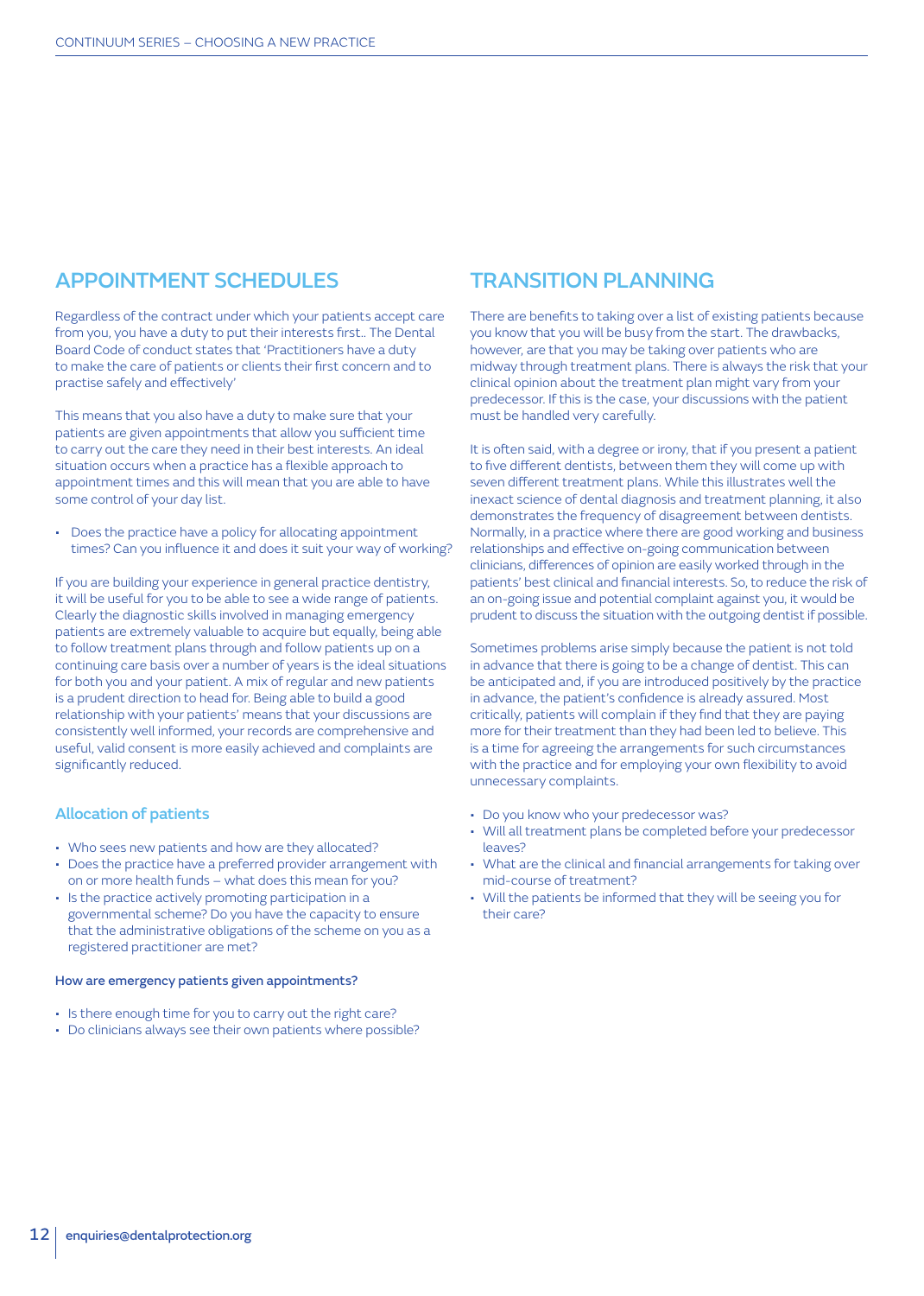## ON CALL ARRANGEMENTS

#### What are your responsibilities?

- Is staff available to support you if you need to treat/see patients?
- Are there cover arrangements with other practices?
- Are holiday rotas necessary? Who takes part?

## REFERRAL ARRANGEMENTS

However experienced we may be, there will always be a need to refer a patient for specialist services. In doing this, there is a risk that the patient will lose confidence in you for several reasons. It is possible that they may not like the person they are referred to or the costs/travel involved or perhaps because they do not understand the need for referral. Indeed, you do carry a vicarious responsibility for the treatment provided by the clinician to whom you make the referral so you must be confident that, in doing so, you are acting in your patient's best interests.

Being able to refer with confidence means building an 'address book' of specialists with whom you have a good professional relationship:

- Within the practice, are there established private specialist referral pathways?
- Are there local specialist practices/centres?
- Are the referral practices proscribed by practice?
- Are you free to recommend your own choices to patients?
- Are referral protocols available in written form?
- Are there electronic versions? Are they supplied by specialist practices/centres?
- Are specialist referrals available in-house?
- Are there clinicians with special interests in-house?
- Will you have freedom to choose whether to refer to these?

## LABORATORY ARRANGEMENTS

It will not matter how good your clinical skills are if your laboratory does not provide you with good technical work. In order to examine the risks, it is necessary to return again to the principle that we must put our patients' interests first. This means that if AHPRA receives a complaint from a patient about alleged substandard laboratory work, AHPRA will not accept the excuse that, for a certain cost, the lab will only provide a certain standard of technical work. In the end, you carry personal responsibility for the care of your patients so you will want to assure yourself that the laboratory you use will provide the appropriate quality of work.

Here are some questions that you may wish to explore;

- Can you choose your own lab if you wish?
- Are the labs normally used by the practice Is laboratory work returned to you with the correct regulatory paperwork?
- Is a Statement of Manufacture always included?
- Are the materials and products TGA approved?
- Are the labs close enough for you to visit the technicians?
- Do they collect or is lab work posted?
- What is the turnaround time?
- Can you borrow face-bows?
- How quickly are impressions cast?
- What is their decontamination policy?
- Can the patient visit for shade taking? What will the patient think of the lab?
- Is any work subcontracted to another lab?
- Is any work sub-contracted to a non-UK lab?
- Does the practice suggest that you send work abroad?
- What is the arrangement if a crown has to be remade soon after fitting or if a denture does not fit well enough?

An understanding with the practice about payment for laboratory work, administration costs, remakes, retries, repairs, refunds to patients etc. should be considered as part of the process of agreeing a contract with legal advice.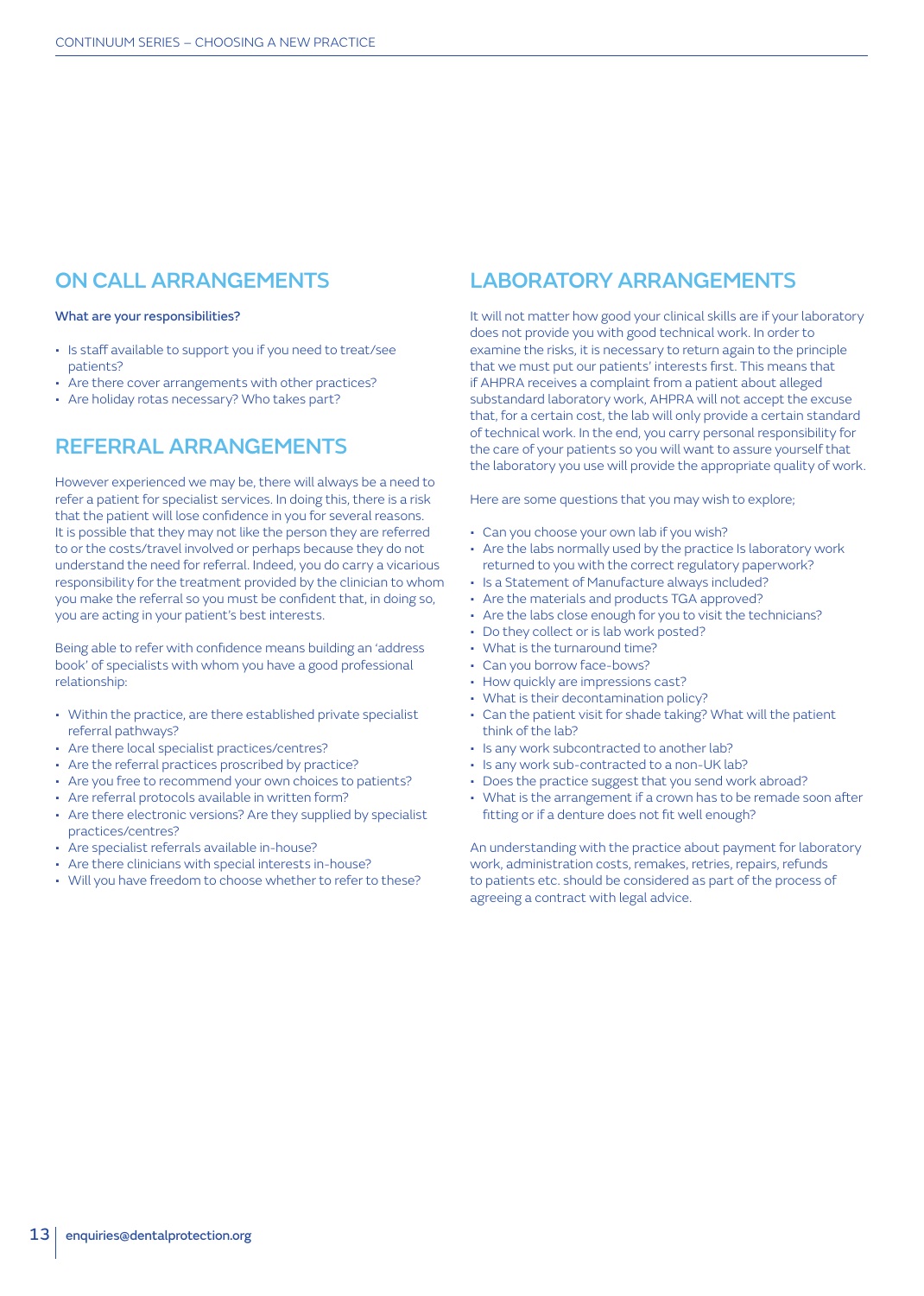## **NOTES**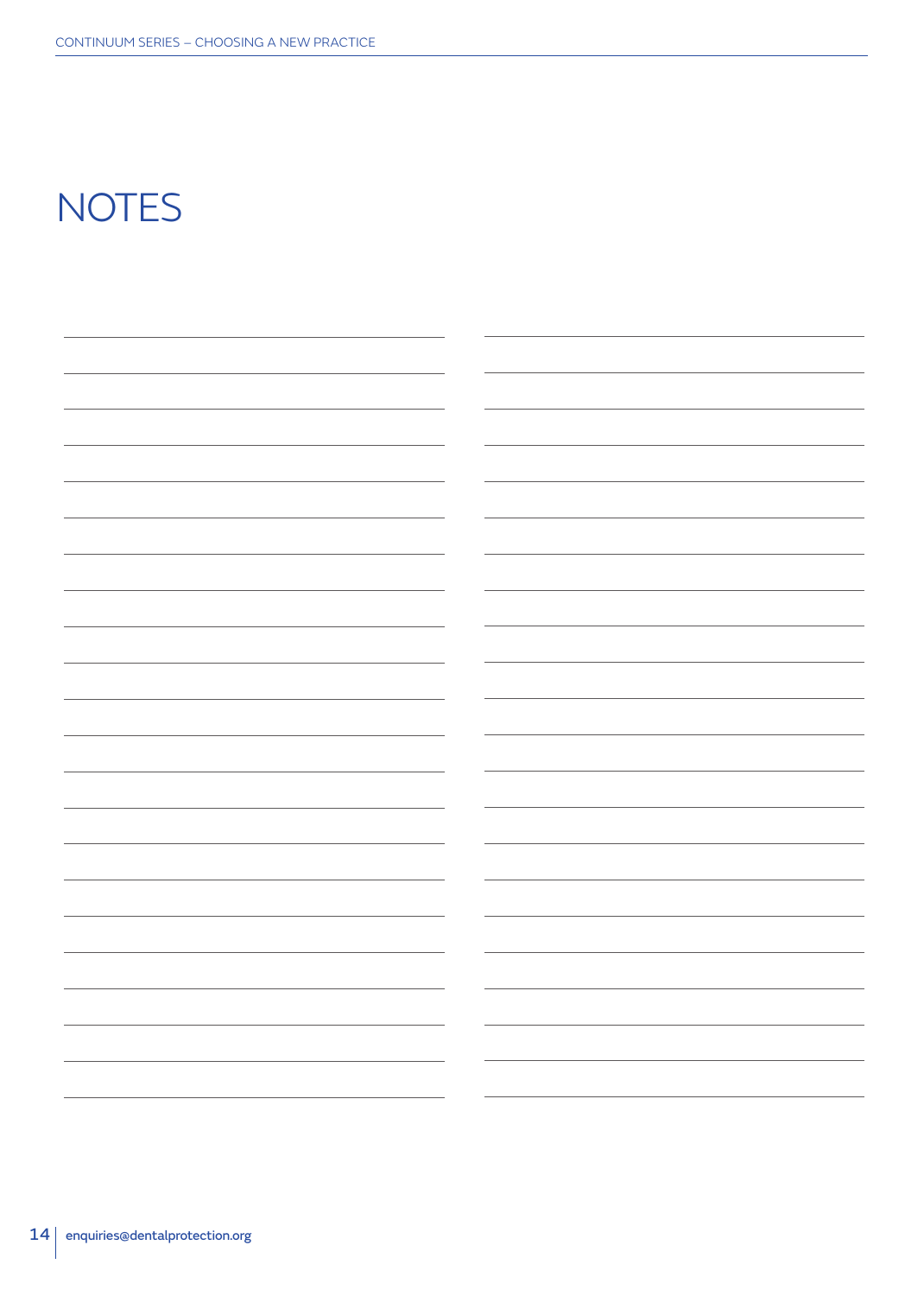## **NOTES**